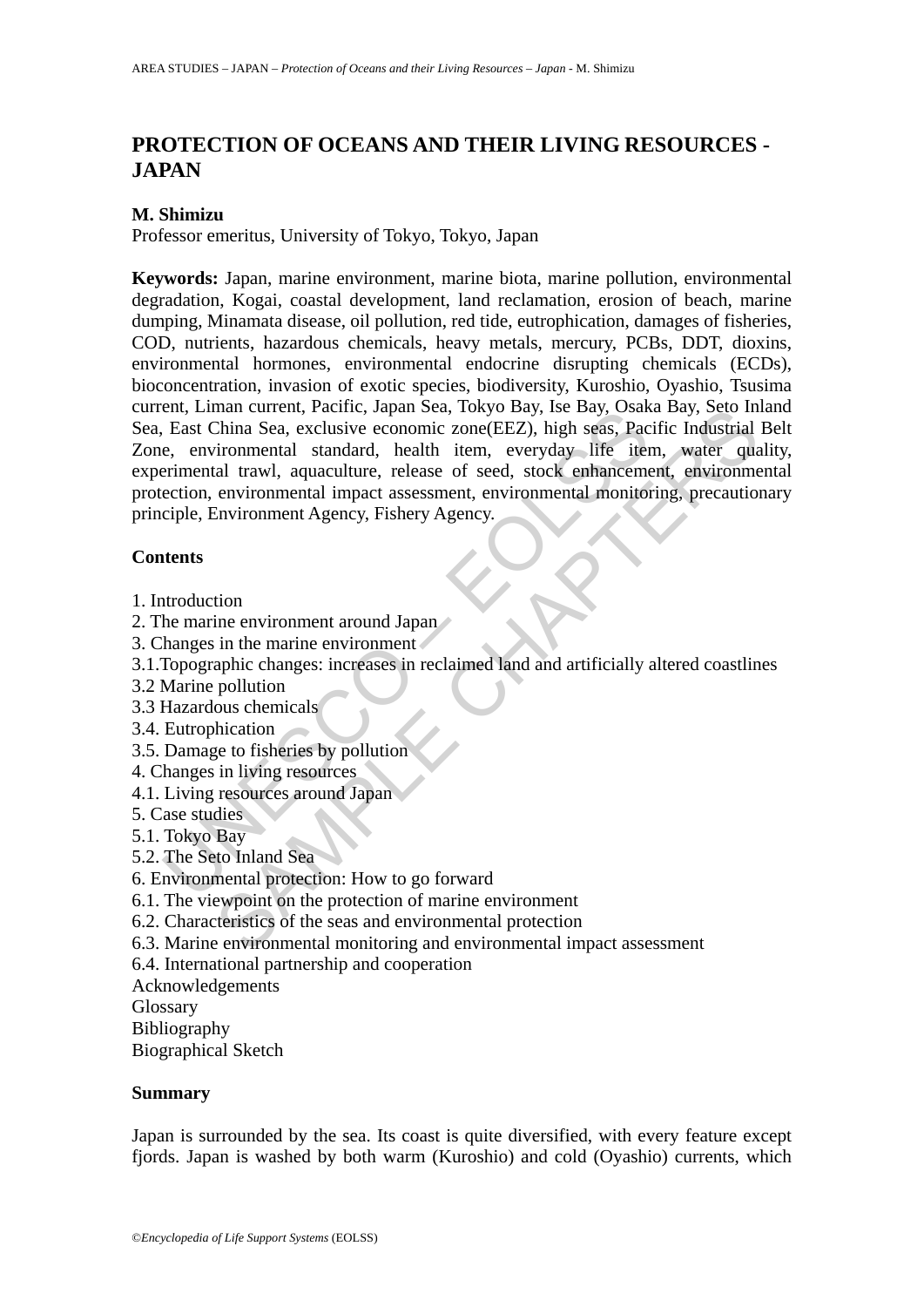brings about biotic enrichment. The Japanese people have enjoyed this richness of living resources since antiquity.

On the other hand, Japan's world-famous economic growth, particularly its postwar achievement, has also resulted in environmental degradation and worsening of the coastal environment, especially in bays and inland seas. These environmental changes have caused severe damage to living resources and fisheries. The worst period is considered to have occurred around 1970, with some slight recovery in the ensuing years. There are many waters, however, still retaining the past damage.

These processes of environmental degradation are traced in more detail in case studies of Tokyo Bay and the Seto Inland Sea, and the effects of such environmental changes on biota and fisheries are also examined.

Finally, future needs in protection of the marine environment are considered. Different viewpoints are shown, as well as the need to consider environmental protection on the basis of specific characteristics of each sea. The necessity of implementing full environmental impact assessments is underlined in the protection of the marine environment, and the importance of marine environmental monitoring is also stressed. Further, the importance of international cooperation is pointed out.

#### **1. Introduction**

ally, future needs in protection of the marine environment are co<br>points are shown, as well as the need to consider environmenta<br>so f specific characteristics of each sea. The necessity of<br>ironmental impact assessments is ure needs in protection of the marine environment are considered Diffust are shown, as well as the need to consider environmental protection on pecific characteristics of each sea. The necessity of implementing metal, impa After World War II, Japan made a great effort to restore the economy and succeeded not only in recovering to the prewar level but also in attaining higher economic growth. This miraculous recovery and growth, however, resulted in environmental degradation including Minamata disease and various other *Kogai* \* diseases caused by environmental pollutants. *Kogai* is a Japanese word, which literally means 'public nuisance' and it is used to describe environmental degradation. Environmental degradation in Japan reached its peak around 1970. Since the 1970s, regulations have been largely strengthened. As a result, *Kogai* was overcome, although the environmental stresses of the past are still observed in many places. (Words with an asterisk are explained in the glossary.) (See also *Protection and Promotion of Human Health in Japan*).

As for the marine environment, pollution was experienced locally in Japan even before World War II. The main cause was mining waste, particularly heavy metals. Another major cause was domestic and industrial wastes around big cities. Waters such as Tokyo Bay already had serious pollution problems in the mid 1930s due to the development of the Keihin Industrial Zone, which is the largest industrial area in Japan; it is situated along the coasts of Tokyo, Kawasaki, and Yokohama. With the onset and aftermath of the world war, industrial activities were reduced and the population also decreased as a result of movement to suburban or local areas. This tended to help reduce the environmental loads and hasten the recovery of the environment. Postwar economic restoration and further higher economic growth, however, greatly increased the loads to the marine environment and brought about serious *Kogai* problems, particularly in the waters close to industrial and population centers. In 1971 the Environment Agency of Japan was established and environmental regulations were strengthened and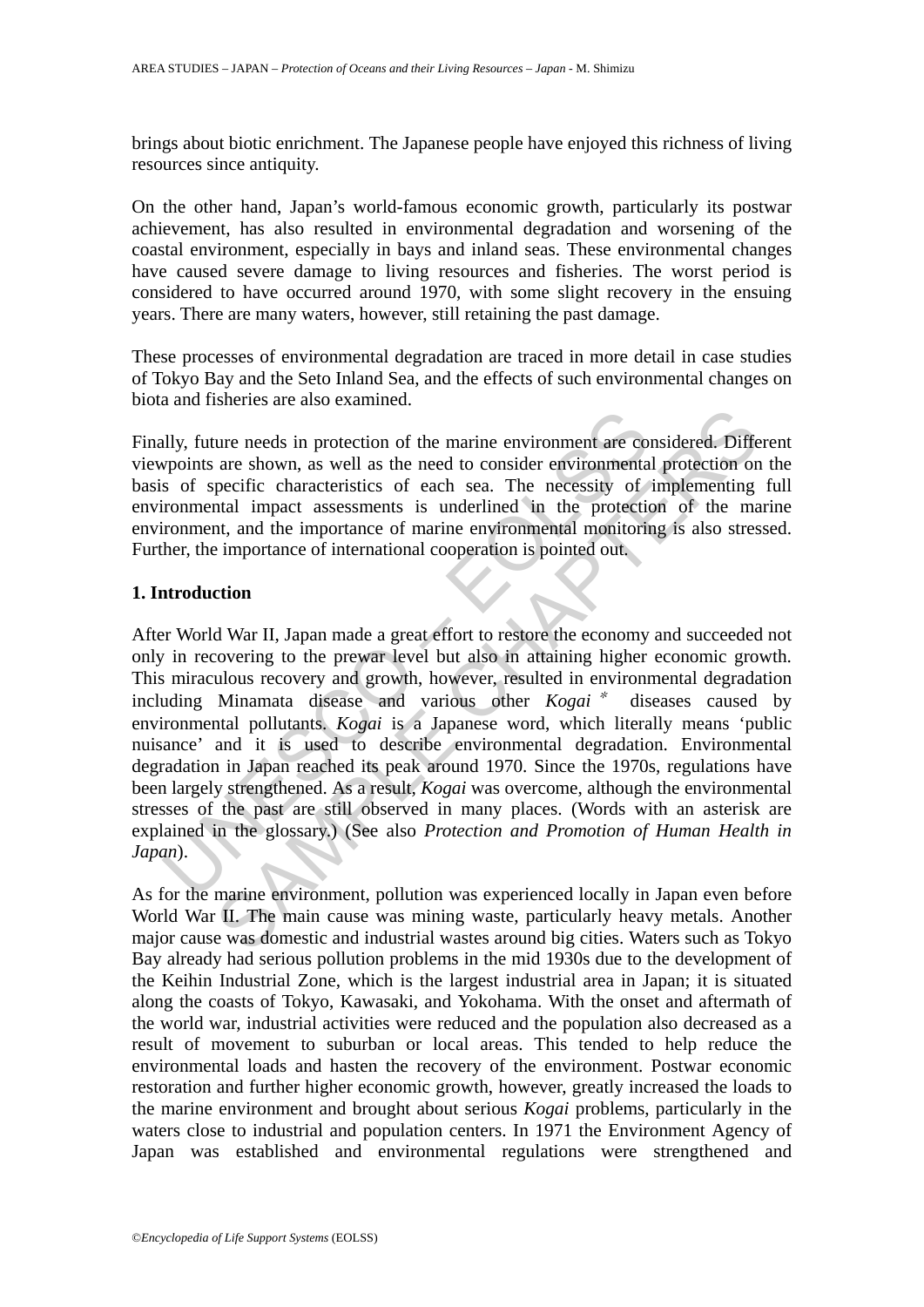implemented. In this article, the history and current state of the marine environment around Japan will be described, especially after World War II. As background information, some original pictures of the marine environment and its living resources around Japan are described. (This chapter is primarily concerned with Japan and the ministries and agencies mentioned hereinafter are those of Japan, unless specified otherwise.)

#### **2. The Marine Environment around Japan**

Japan is entirely surrounded by the sea and has a long shoreline of 33 000 km. The Kuroshio\* and Oyashio\*, warm and cold currents respectively, flow on its Pacific side. Japan has climate zones ranging from subpolar to subtropical. There are various kinds of coastlines including rias, sand, rock, and coral, which means that in Japan, virtually all types of coasts except fjords can be seen. Japan therefore boasts a very diversified environment, and its marine biota is rich.

Such richness is evident in the fishery catches around Japan. The Fisheries Agency has prepared catch statistics\*, i.e. catches by species, by fishing methods and by prefecture together with production by aquaculture. Japan's marine waters are divided into eight regions, and the catches of major species are shown in Figure 1.



Figure 1. Ocean currents and marine communities around Japan

Based on species composition of these catches together with other information, marine biota around Japan can be largely grouped into four regional communities. The first is the community in waters affected by the Oyashio from Hokkaido to Tohoku. This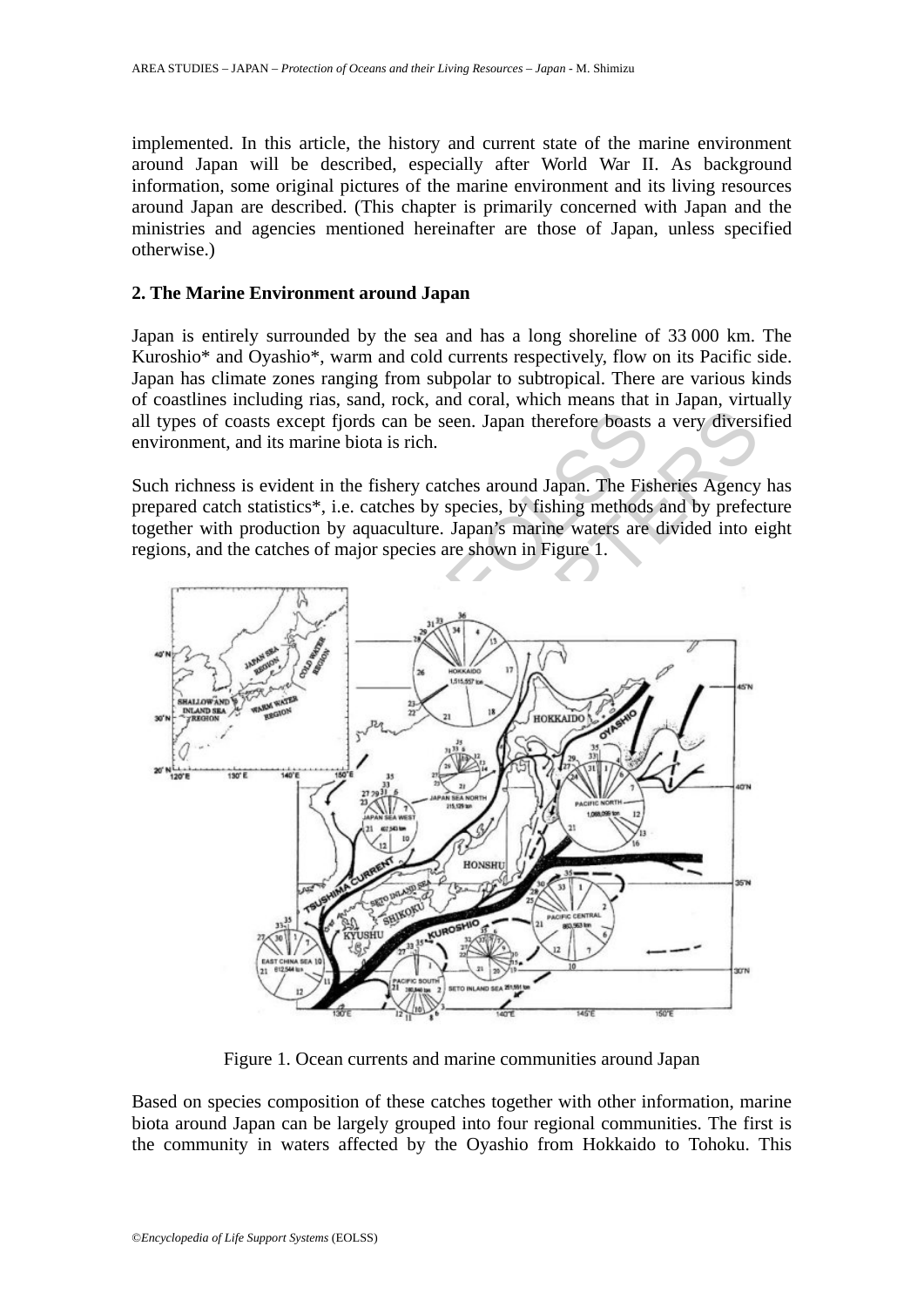ndaries in the sea between sub-polar and temperate and betwe<br>tropical are much farther north than the corresponding boundar<br>cates a strong effect of the Kuroshio. The third regional<br>munity of the Japan Sea. This water body in the sea between sub-polar and temperate and between temperate<br>a lare much farther north than the corresponding boundaries on land, w<br>a strong effect of the Kuroshio. The third regional community is<br>a strong of the Japa community is characterized by cold current species such as Pacific cod (*Gadus macrocephalus*), Alaska Pollock (*Theragra chalcogramma*), Atka mackerel (*Pleurogrammus azonus*), King crab (*Paralithodes camtschaticus*), doflein octopus (*Paroctopus dofleini dofleini*), etc. (The English names of fishes and shellfishes used here are those used in FAO Fishery Statistics.) The second community is found in the waters south from Kanto and affected by the Kuroshio. Organisms characteristic to these waters are those carried from the south by the so-called "Kuroshio belt conveyor." Those include many species such as skipjack tuna (*Katsuwonus pelamis*), Japanese amberjack (*Seriola quinqueradiata*), chub mackerel (*Scomber japonicus*), Japanese horse mackerel (*Trachurus japonicus*), Japanese spiny lobster (*Panulirus japonicus*), common octopus (*Octopus vulgaris*), etc. Essentially these "Kuroshio species" characterize the majority of the biota of Japanese seas. The boundary between the Kuroshio and Oyashio fluctuates seasonally between Sanriku and Choshi. The boundaries in the sea between sub-polar and temperate and between temperate and sub-tropical are much farther north than the corresponding boundaries on land, which indicates a strong effect of the Kuroshio. The third regional community is the community of the Japan Sea. This water body is strongly enclosed and has a unique environment and characteristic biota. In the Japan Sea warm currents such as the Tsushima current, a branch of the Kuroshio, and cold currents such as the Liman current, intermingle at the surface. The flow pattern is quite complex and yet completely understood. An important characteristic of the Japan Sea is its unclear boundary between warm and cold currents. Here cold current species extend farther south and warm current species migrate farther north than they do in the open Pacific Ocean. Due to such factors as low water temperatures in winter, small tidal differences, and low surface salinity, coastal biota are diminished and oceanic species such as skipjack tuna are not abundant. Beneath the surface layer, deeper than 300-400m, there are cold water masses, which are called the "Japan Sea Proper Water" and which occupy about 85% of the total volume of the Japan Sea. The temperatures  $(0.0 \text{ to } 0.5)$  and salinity (34.0 to 34.1) are constant throughout these water masses and these uniform environmental conditions enable the organisms to distribute in wider depth ranges than in the Pacific. Also, primary deep-sea fishes\* are lacking; this may be related to the origin of the deep basin of the Japan Sea and the rather short history since its creation.

The three communities mentioned above are all largely comprised of species which prefer waters nourished under oceanic conditions. On the other hand, in bays and inland seas, communities are quite different from their oceanic counterparts. Around Japan, continental shelves are usually narrow. Coastal waters affected by river runoff have not developed fully, except in the East China Sea. In enclosed or semi-enclosed bays and inland seas, however, coastal waters develop and establish unique communities. In these waters many common species are seen from south to north. Representatives of such coastal ecosystems are clams, observed in inner bays such as Japanese carpet shell (*Ruditapes philippinarum*) etc, most of which have been continuously represented since ancient times.

The Japanese people have utilized these rich marine living resources since antiquity. Recently, however, changes have been observed in these resources; there has been a decline and other ecological changes in the marine environment. One major change is a decrease in traditional marine resources. Other change to the ecosystem have been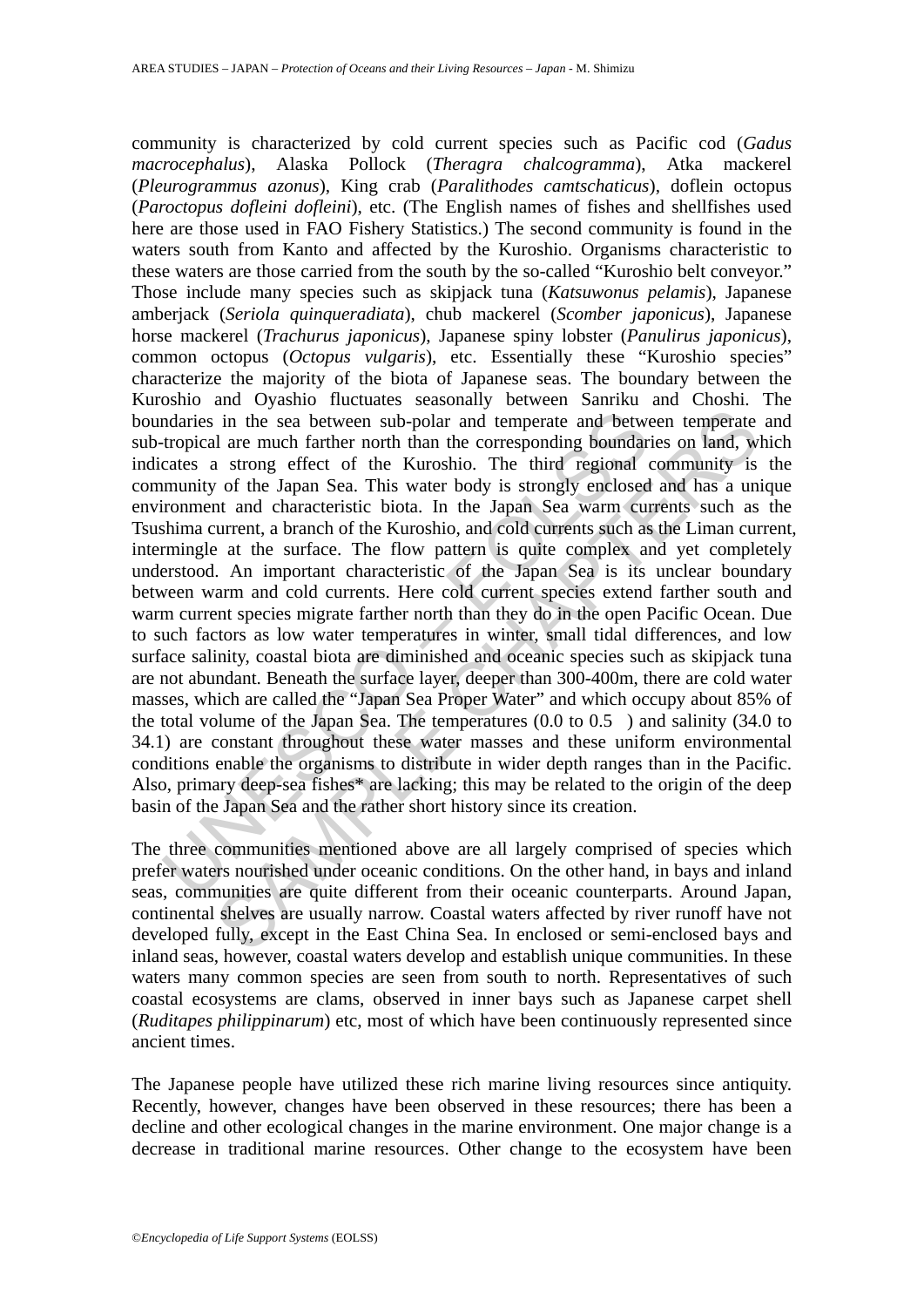caused by invasion of exotic species\*. Although no large scale or drastic ecosystem changes have yet been observed in the marine environment, many native species are in crisis and may not survive. The Fisheries Agency summarized the status of aquatic organisms of Japan in a report entitled "Databook on Rare Wild Aquatic Organisms in and around Japan", in 1998. According to the report, among the examined 67 species of marine fish, the number of species which are endangered\*, threatened, or rare are 7, 8, and 14, respectively. In addition, populations of a further 26 species have decreased.

This chapter will now examine temporal changes in the marine environment and living resources in coastal and offshore waters around Japan. Also, the responses of biota to environmental changes will be considered using case studies of Tokyo Bay and the Seto Inland Sea. Finally, mechanisms to protect the marine environment and its living resources will be discussed.

#### **3. Changes in the Marine Environment**

## **3.1.Topographic changes: increases in reclaimed land and artificially altered coastlines**

Thanges in the Marine Environment<br>
Topographic changes: increases in reclaimed land and a<br>
stlines<br>
in is a small country in area and more than 60% of its land is cover<br>
s, plains, and similar lowlands easy to use, are sca is in the Marine Environment<br>
and and and artificially alternation.<br>
Taphic changes: increases in reclaimed land and artificially alternation<br>
SES amplicant means and more than 60% of its land is covered by mount<br>
SES and Japan is a small country in area and more than 60% of its land is covered by mountains. Thus, plains, and similar lowlands easy to use, are scarce, and reclamation has long been utilized to create land. Land reclamation accelerated significantly after World War II, particularly in the 1960s, and shallow coastal waters were reclaimed rapidly to create cheap land for factories, urban development, ports, etc. The development of the Keihin Industrial Zone, covering Tokyo, Kawasaki and Yokohama, was a pioneering effort, first begun in the Meiji era. Although the areas of reclaimed land differ somewhat according to the surveys of the Ministry of Transportation (areas in ports) and the Ministry of Agriculture, Forestry and Fishery (MAFF) (lost areas of fishing grounds), both surveys indicate acceleration of land reclamation in the 1960s and 1970s. Development during this period started at Tokyo Bay, Ise Bay, and the Seto Inland Sea including Osaka Bay, and then shifted to the coasts of local cities. Changes in the total area of fishing grounds lost surveyed by MAFF (see Figure 2) show that in the Pacific Central region (including Tokyo Bay and Ise Bay) and Seto Inland Sea region, the reclamation was greatest in the 5-year period from 1963 to 1967, and second highest was 1968 to 1972.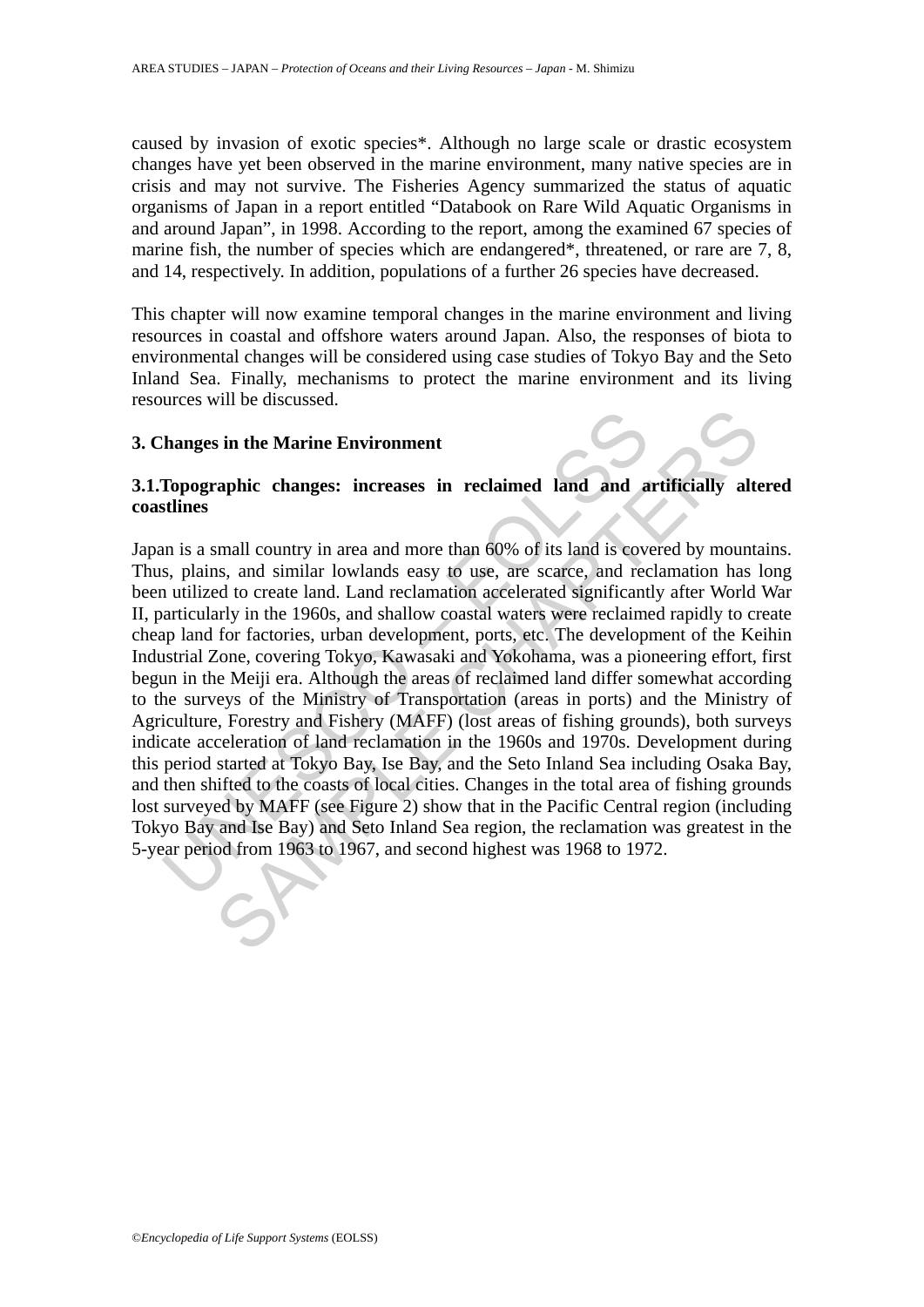

#### Figure 2. Progress of land reclamation (loss of fishing grounds)

Meanwhile, in other regions, the peak of land reclamation activity occurred mostly after these periods. Thus these data tell us that land reclamation shifted from large central cities to local small cities as time went by. Around 20% of the total area of Tokyo Bay has been reclaimed. The situations in Tokyo Bay and the Seto Inland Sea will be examined in more detail later in the case studies.

Together with land reclamation, shorelines of the Japanese coast have been altered artificially, partially because of the protection of coasts from erosion. (Severe erosion is observed along the Japan Sea coasts, and also the Pacific coasts of central parts of Honshu.) A survey by the Environment Agency in 1995 showed that, of the 33 000 km of total shoreline, 55% remains as natural, 14% semi-natural, and 30% artificially altered (see Figure 3). Natural coasts are generally better preserved on smaller islands. If the island regions are excluded, the ratio occupied by the natural coast decreases to 45% and that of the artificially altered increases to 38%. Erosion of beaches is considered to have some relationship to the reduction of the supply of riverine sand resulting from the widespread construction of dams. At present, Japan has almost no river that is without dams.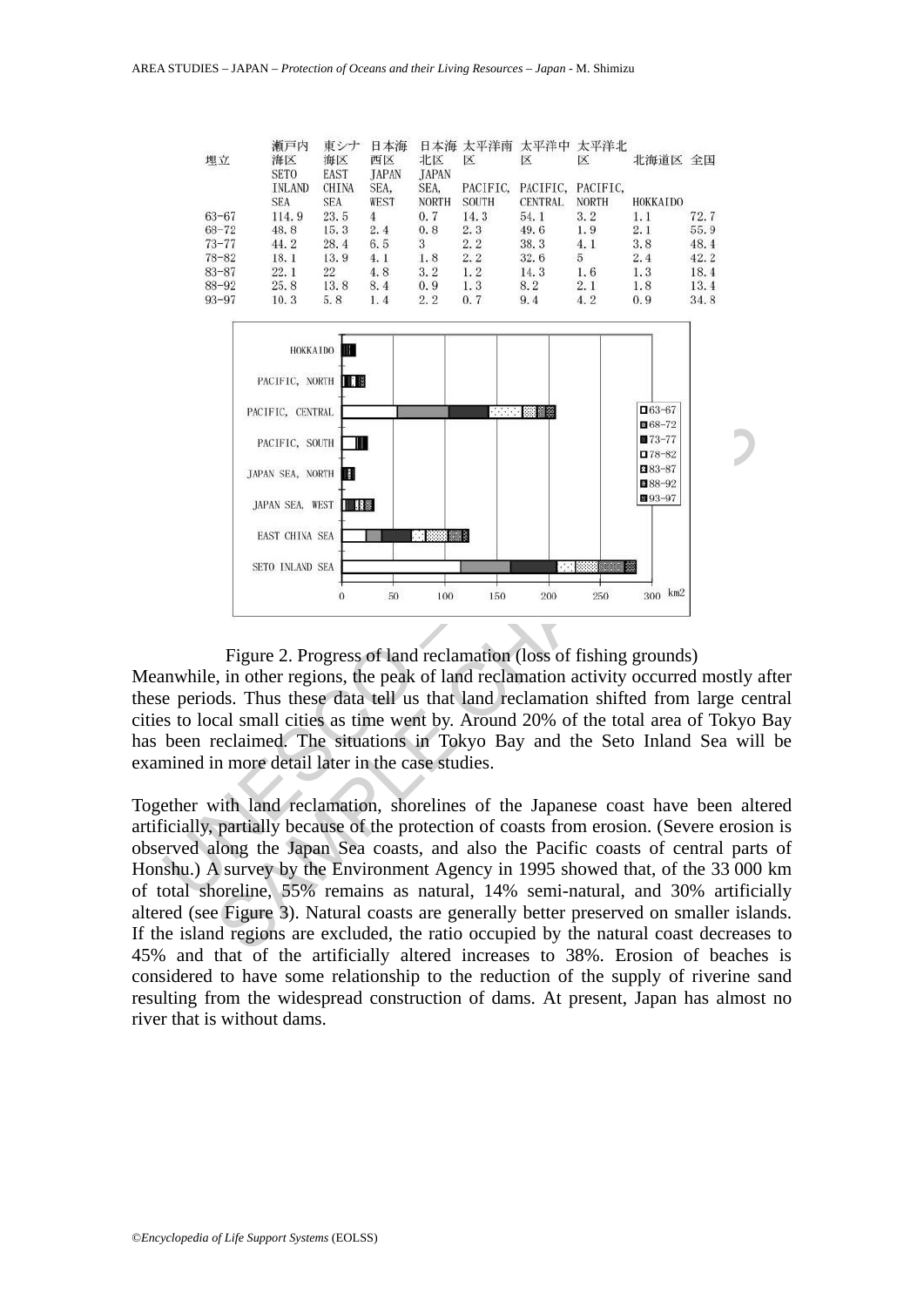

Thus, the coasts and/or shorelines of Japan have been considerably changed. These topographic changes have brought about not only physical influences but have also resulted in the expansion of industrial activities and the concentration of population. This has led to an increase of wastes discharged to the sea. In the next section, the

situation regarding marine pollution in the waters around Japan will be considered.

### **3.2 Marine pollution**

Currently there are several systems in place that monitor the marine environment around Japan. Details will be given later in another section but several national and local governmental networks exist. One such activity is by the Maritime Safety Agency for "the confirmation of occurrence of marine pollution." This is observation of marine pollution by cause, (namely oil, other chemicals, and red tides), and has been carried out since 1968. Occurrences of marine pollution rapidly increased nation-wide in total in the initial five years of this survey, began to decline after a peak of 2460 cases in 1973, and then reduced to about half of the peak level in the first half of the 1980s (see Figure 4).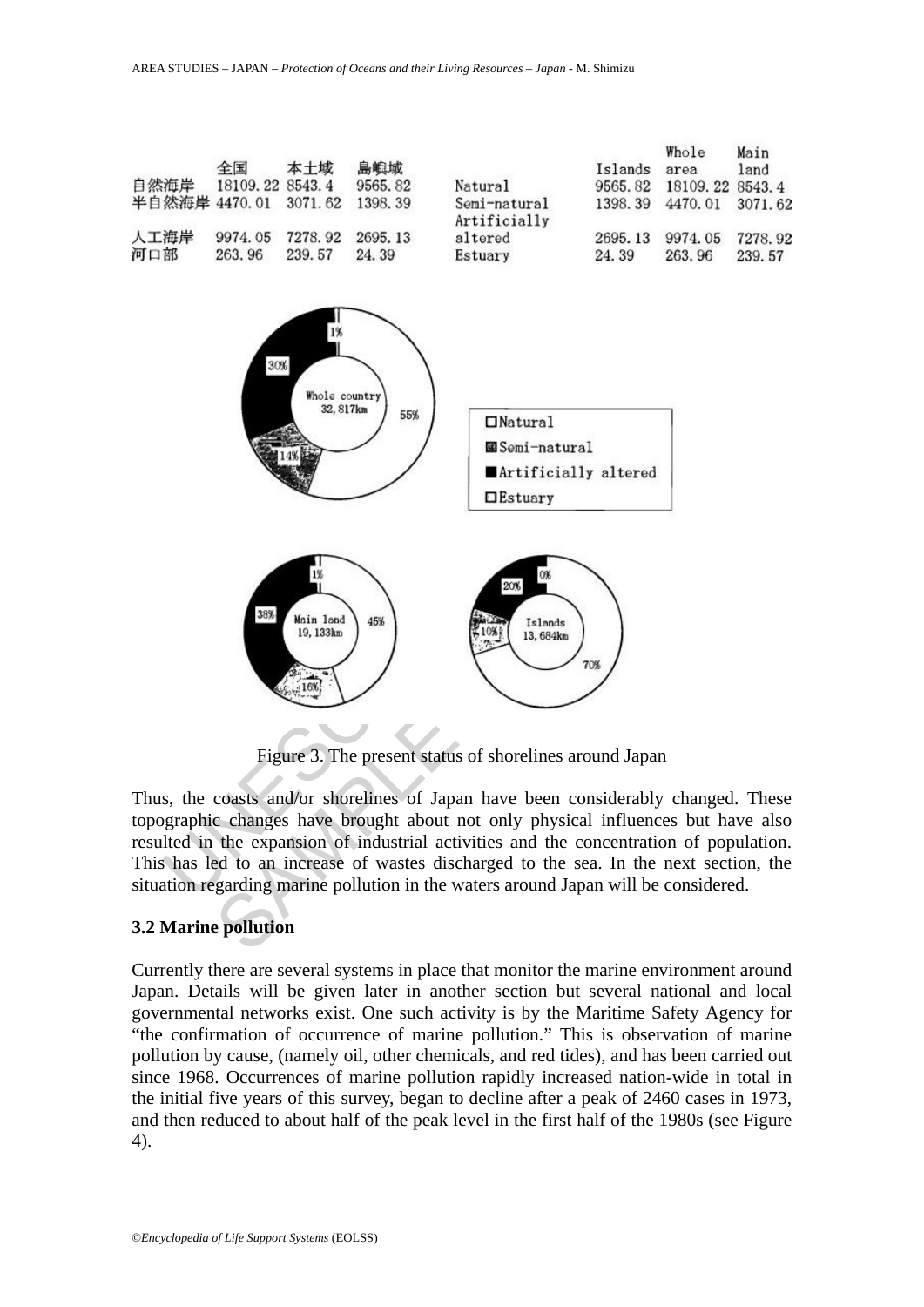Then, with some fluctuation, this decreasing tendency continued with only 589 cases reported in 1999, which is less than a quarter of the peak. The main cause was oil, which occupied most of the cases during the initial phase of the survey. The ratio of oil pollution, however, decreased gradually after the latter half of the 1970s, and is currently about 50%. Red tides\* also showed a peak in the mid 1970s and then steadily decreased. Cases involving other chemicals tended to increase after the late 1980s and, it consequently became necessary to investigate these cases more carefully. This survey is carried out to confirm reported pollution events and, therefore, only cases confirmed visibly are recorded, which means that invisible cases such as mercury pollution at Minamata are not included.

reader in a pattern quite similar to that observed nationwide. In these three big bays and Seto Inland Sea comprised about 2/3 of the reased gradually to about half in the 1980s and to less than half in each measure of reg in a pattern quite similar to that observed nationwide. In the 1970s the cee big bays and Seto Inland Sea comprised about 2/3 of the total but the preduduly to about half in the 1988 and to less than half in more recent y When examining the temporal changes by region, in Tokyo Bay, Ise Bay, Osaka Bay, and the Seto Inland Sea the occurrences reached a peak around 1973 and decreased afterwards in a pattern quite similar to that observed nationwide. In the 1970s the cases in these three big bays and Seto Inland Sea comprised about 2/3 of the total but the ratio decreased gradually to about half in the 1980s and to less than half in more recent years. In the other regions the occurrences reached a peak mostly in the latter half of the 1970s. Although pollution tended to decrease generally after the peak, there are some regions that experienced a second peak at some period after the first peak. In addition, in the 1990s, some regions such as coastal waters off Kyushu had a second peak larger than the first peak of the 1970s. These phenomena indicate that coastal development started at the three big bays and Seto Inland Sea and dispersed gradually to the coasts of local cities, which corresponds with the patterns for development and land reclamation previously mentioned.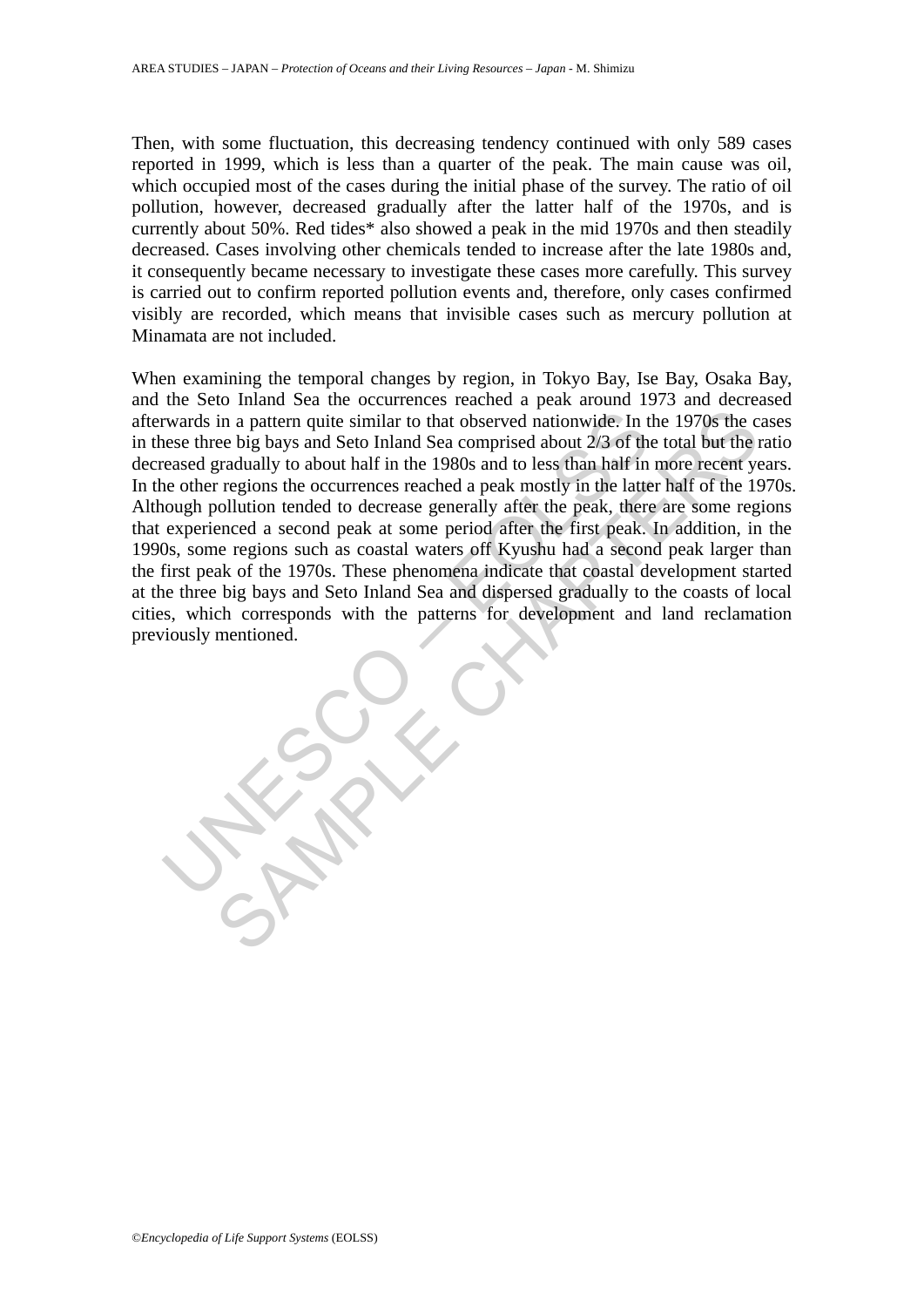

Figure 4. Occurrences of marine pollution

The causes of marine pollution are largely divided into hazardous chemicals (including oil) and organic substances and/or nutrients which bring about eutrophication\*/red tide (as grouped in the survey of the Maritime Safety Agency). Hazardous chemicals include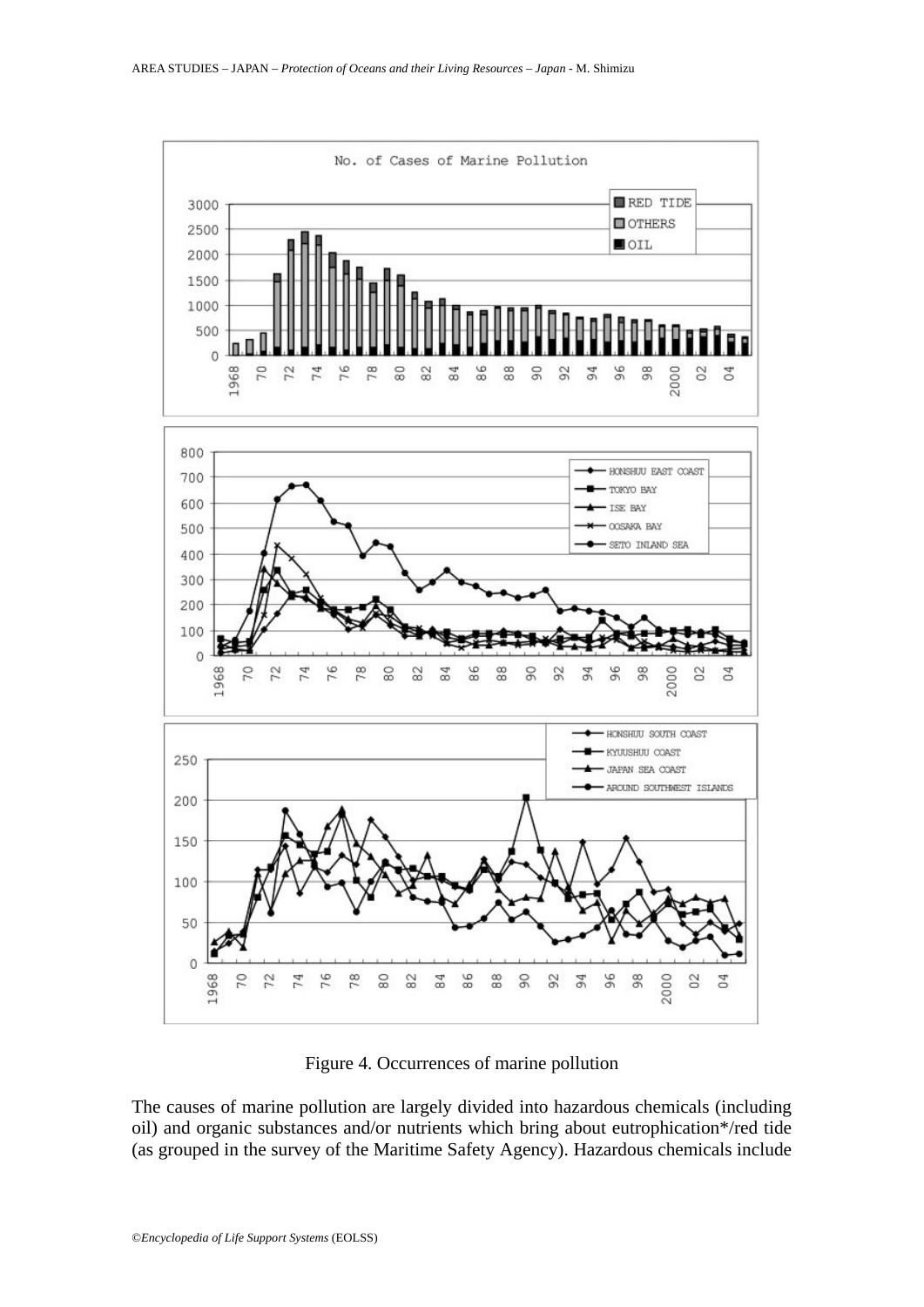heavy metals such as mercury, (the causative agent of Minamata disease), chlorinated hydrocarbons (such as PCBs, DDT<sup>\*</sup> and more recently the notorious dioxins<sup>\*</sup>), oil, and various agricultural chemicals including pesticides. These substances are usually released as a result of industrial activities. Eutrophicating substances, however, are contained largely in domestic effluent, together with industrial wastes. Eutrophication brings about red tides and further threatens the survival of benthos\* through deprivation of dissolved oxygen via decomposing organic materials accumulated at the bottom.

est. A countermeasure is considered to be effective only wh<br>cition of stresses and/or loads on the environment. In the<br>blishment of environmental standards and regulation of efflue<br>ironmental standards were quite effective countermeasure is considered to be effective only when it leads to of stresses and/or loads on the environment. In the case of Ia entired to a actual standards were quite effective in controlling pollution, particularly ch Pollution by each substance, examining details respectively, peak at a different time period. Macroscopically, however, their progress was quite similar. From the late 1960s and through the 1970s the problem was made clear to the public, and necessitated the establishment of counter-measures. In 1971, the Environment Agency was established, after which regulations were strengthened and various countermeasures were taken in earnest. A countermeasure is considered to be effective only when it leads to the reduction of stresses and/or loads on the environment. In the case of Japan, establishment of environmental standards and regulation of effluent to achieve the environmental standards were quite effective in controlling pollution, particularly from hazardous chemicals. In Japan, environmental standards in the aquatic environment are established using two criteria, namely protection of human health (so-called health items) and conservation of the living environment (so-called daily life items). Simply speaking, the former is for hazardous chemicals and the latter for eutrophication, etc. Compliance rates of environmental standards are observed each year by the monitoring of public waters. For 'health items,' the compliance rate has rapidly improved and the ratio of cases exceeding the standards is currently quite low. On the other hand, for 'daily life items,' no dramatic improvement has been attained. Compliance rates for COD\* in the marine environment as a whole indicated a slight improvement in the 1970s but in the 1980s and thereafter, they leveled off, without any further improvement. This is especially true in the three big bays, Tokyo Bay, Ise Bay, and Osaka Bay, and Seto Inland Sea, where noticeable change in the compliance rate is not evident (see Figure 5).

In the three big bays and many other coastal waters, absolute values of COD are gradually decreasing but they have not yet dropped enoughl to satisfy the environmental standard. The difference in improvement between 'health items' and 'daily life items' is considered to reflect the likely differences in the routes of entry of each pollutant. In the following, temporal changes are described for hazardous chemicals and eutrophicating substances, respectively, in waters around Japan.

- -

-

TO ACCESS ALL THE **38 PAGES** OF THIS CHAPTER, Visit: [http://www.eolss.net/Eolss-sampleAllChapter.aspx](https://www.eolss.net/ebooklib/sc_cart.aspx?File=E1-57-16-00)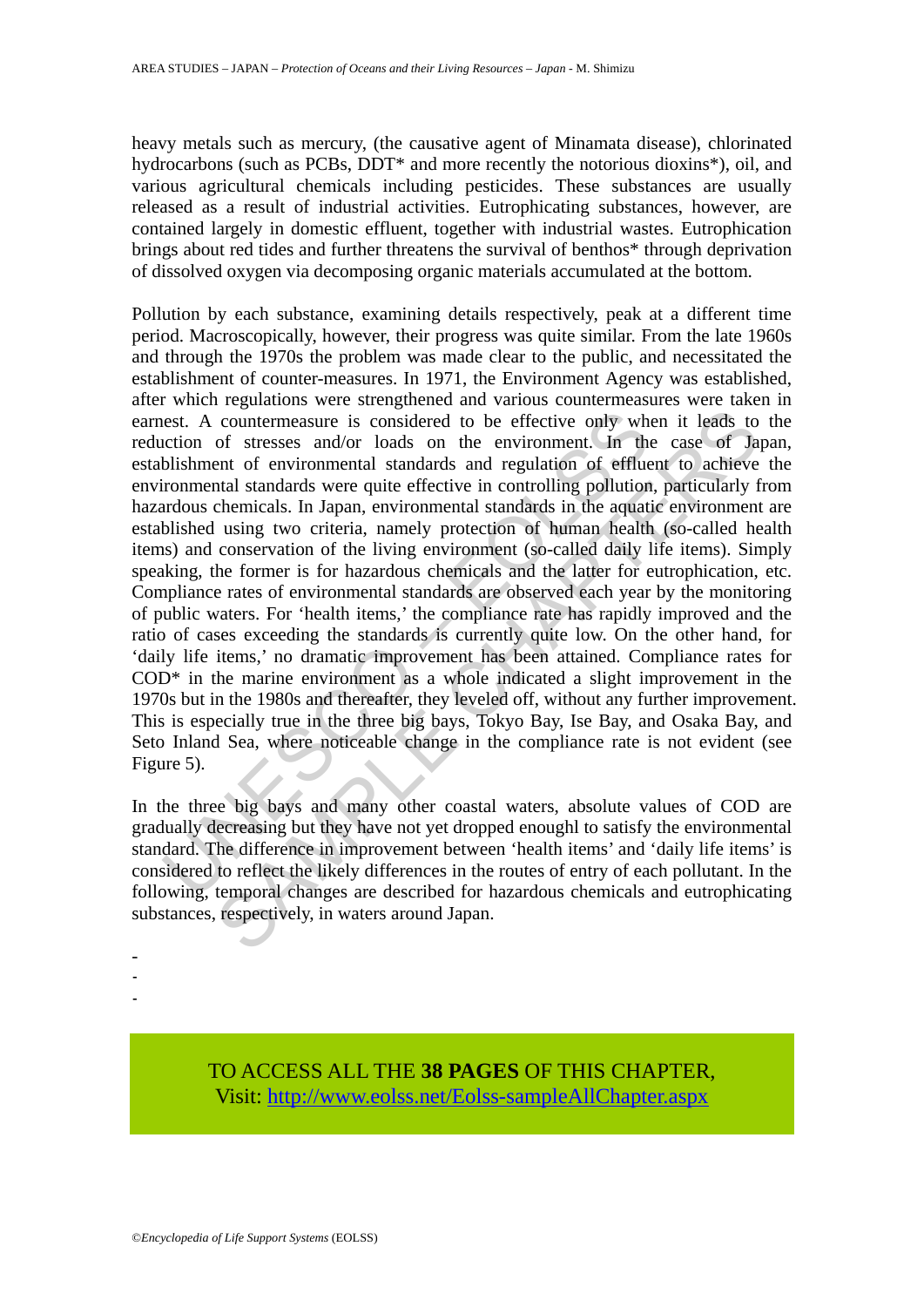#### **Bibliography**

Environment Agency of Japan\*: Quality of the Environment in Japan, Printing Bureau, Ministry of Finance. [Every year the government reports to the Diet on the status of environment as Kankyo Hakusho. [White paper on the environment) and this document is its English version.]

Environment Agency of Japan (1999): Interim report submitted by the Committee on Policies and Measures for the Conservation of Marine Environment, 43p. [This is the report by the committee organized under the director of the water environment bureau to examine the necessary policies and measures for the conservation of marine environment, originally published in Japanese in 1997. It analyzes the status of the marine environment around Japan, and makes recommendations emphasizing the importance of national (among many institutions) and international cooperation.]

Environmental Health and Safety Division, Environment Agency of Japan\*: Chemicals in the Environment: Report on Environmental Survey and Wildlife Monitoring of Chemicals. [The Environment Agency (now Ministry of Environment) continues monitoring of air, soil, water and other environmental materials and every year publishes the results of the monitoring as a report known as Kuro-hon].

Fisheries Agency of Japan\*: Annual Report on Japan's Fisheries (This report is the English version of the summary of *Gyogyo Hakusho* (White paper on Fisheries)) (in Japanese). [Every year the government reports to the Diet on the status of Fisheries, namely fishing productions, fishermen, etc. as Gyogyou Hakusho]

rommental Health and Safety Division, Environmental Separcy of Japannon<br>romment: Report on Environmental Survey and Wildlife Monitoring of Chemic<br>exp (now Ministry of Environmental Survey and Wildlife Monitoring of Chemic<br> al Health and Statey Division, Environment Agency of Japan®: Chemicals in<br>Report on Environmental Survey and Wildlife Monitoring of Chemicals [The Environ<br>Ministry of Environment) continues monitoring of air, soil, water a K. Hanayama, T. Shimazaki, M. Shimizu, K. Sumi, K. Takao, and T. Watanabe (1983): Industrial Development and its Repercussions on Environmental Quality of Tokyo Bay; A chronological view with implications for management, Resource and Environmental Laboratory, Tokyo Institute of Technology. [This document is a report of the corroborative work by the group organized under late Professor Hanayama of TIT on the temporal changes of various aspects of Tokyo Bay. Details are given in Takao and Bower (1999).]

M. Horikoshi, Y. Nagata, T. Sato, and N. Handa (1996): The Seas around Japan (Vol.7 Nature in Japan), 316p, Iwanami Books (in Japanese). [This is a book in a series on Nature of Japan and describes the seas around Japan on their bottom topography, currents, and marine organisms. Japan Sea with its peculiar characteristics is described in a separate chapter.]

Ministry of Agriculture, Forestry and Fisheries\*: Annual Statistics of Fisheries and Aquaculture Production. [Every year Fisheries Agency publishes catches by fisheries, by species, and by areas together with productions by aquacultures. It also includes the numbers of fishermen, fishing households, fishing vessels, etc.]

Nishimura S. (1983): Okhotsk Sea, Japan sea, East China Sea in "Ecosystems of the World Vol.26. Estuaries and Enclosed Seas" (ed. B.H.Ketchum) pp 375-401, Elsevier. [In this article, the marginal seas of the Asian continent, except the Bering Sea, are described, especially their geomorphology, hydrography and biology.]

Shimizu M. (1997): Fisheries organisms in "Biography of Tokyo Bay (eds. M. Numata, and T. Furota), pp 143-155, Tsukiji Books (in Japanese). [The changes in biota in Tokyo Bay were traced chronologically and the period after the World War II was divided into four stages (recovering from damages of war, worsening, partly rehabilitating, and re-worsening) based on the ecosystem structure.]

Shimizu M. (1997): Fisheries in Tokyo Bay, Aquabiology 19(2):99-102 (in Japanese). This article is the record of a symposium on environmental conservation of Tokyo Bay, describing fisheries and fishery organisms with its temporal and spatial distributions.]

Shimizu M. (1997): Toward the conservation of the marine environment, *Kagaku to Seibutu* 35(3):173-177 (in Japanese). [This paper discusses the environmental policies of Japan, especially on the marine environment. It emphasizes the importance of the precautionary approach, environmental impact assessment, monitoring, and international cooperation.]

Shimizu M. (1988): Distributions of benthic fishes and shellfishes in Tokyo Bay, Bull. Coastal